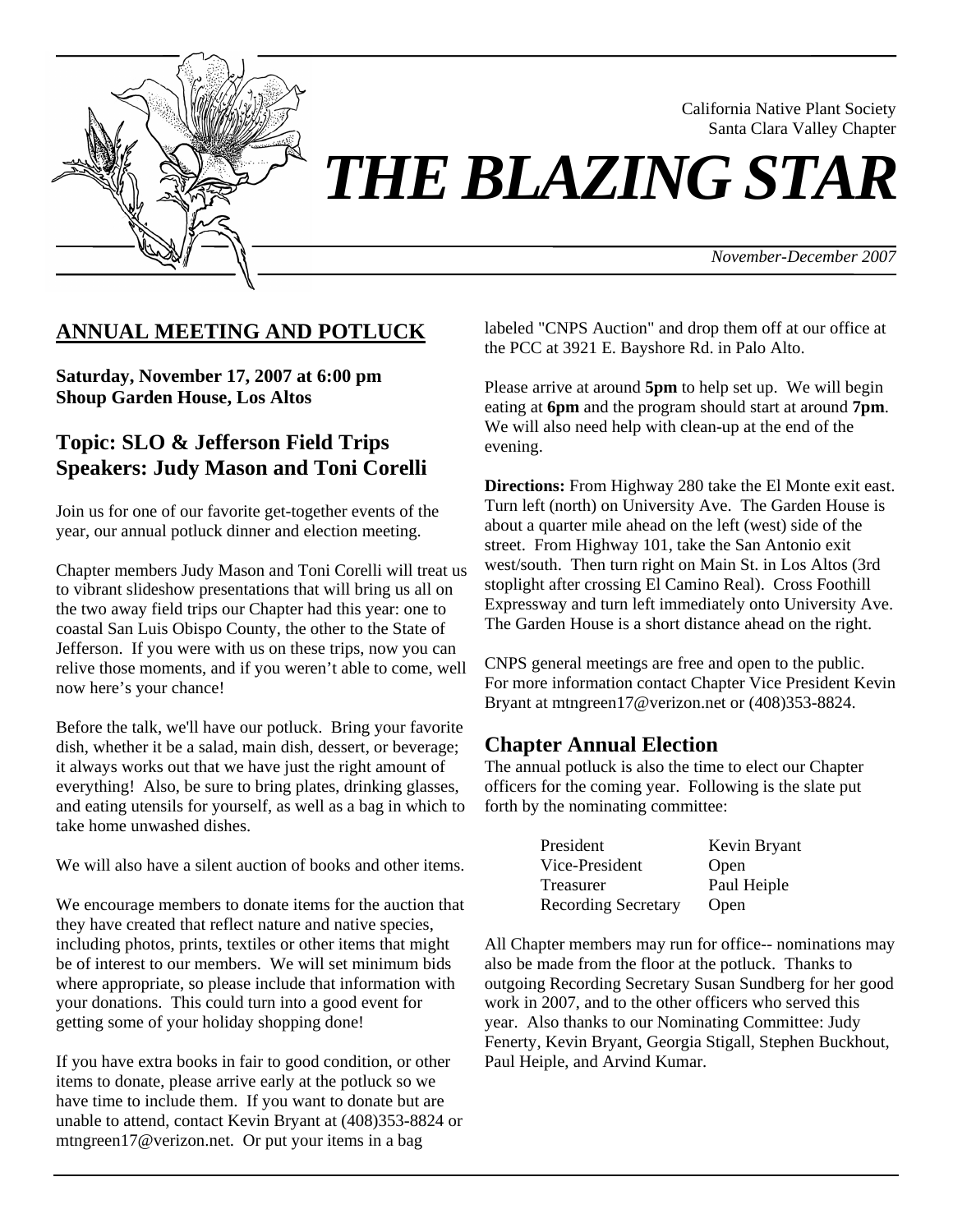# **CHAPTER ACTIVITIES**

# **Native Plant Nursery**

Our regular native plant nursery work sessions take place every **Wednesday,** from **12noon to 3pm**. Bring garden gloves, sunhat, clippers, and your lunch if you like. Other tools will be provided at the nursery. Knowledge of plants is not necessary: your willingness to help is all that's required.

If you missed out on our chapter's fall sale, plants can still be purchased at the nursery on Wednesdays during the work sessions **until Dec. 5** (checks only please). For more information, contact Jean Struthers at (650)941-2586 or JeanStruthers@aol.com; or Ray Deutsch at (650)365-6136 or henrymarsh@yahoo.com.

**Directions**: Hidden Villa is located on Moody Road west of Foothill College. From Hwy 280 in Los Altos Hills, take the Moody Road exit and head west. Two miles west of Foothill College, look for the Hidden Villa sign and driveway on the left. Proceed over the bridge, and park in the visitor center parking lot to your right. The Native Plant Nursery is at the greenhouse just beyond the visitor center.

# **Gardening with Natives**

Gardening with Natives (GWN) is a special interest group within the Chapter which meets on the first **Thursday** of each month, usually at the Peninsula Conservation Center (PCC) in Palo Alto (directions below). The group is open to all, and includes a mix of seasoned native plant gardeners as well as beginners. Newcomers are always welcome.

# **Thursday, November 1, 7-9pm**, at PCC, Palo Alto **Native Habitats and Favorite Plants**

Presented by Ken Himes, Hosted by Agi Kehoe

For our November meeting, our group will have the privilege of hearing long time CNPS member extraordinare, Ken Himes, discuss native habitats and some of his favorite plants from those habitats. He will also share some of his fall photo collection and discuss native irises.

Ken has been a CNPS member since 1974. He leads native plant hikes around California, and has been instrumental in the Chapter's efforts to preserve and maintain native plants at Edgewood Preserve. He has recently been named a CNPS Fellow and he's also one of our plant experts, who helps customers at our Chapter's semi-annual plant sales at Hidden Villa.

There will be no GWN meeting in **December**. The Steering Committee wishes everyone happy holidays and see you in January!

**Directions to the PCC:** PCC (Peninsula Conservation Center), 3921 E. Bayshore Road, Palo Alto. From Highway 101, take the "San Antonio North" exit, get immediately into the left-hand turn lane, and turn LEFT onto East Bayshore. This will curve around to the left, then right. Turn right on Corporation Way. Then turn into the first driveway on your left, which leads to the PCC parking lot.

For more information on the Gardening with Natives group, visit its website at **www.GardeningWithNatives.com**. GWN maintains a Yahoo group with over 480 members, a true resource for native plant gardeners in this area. To join the Yahoo group, visit **groups.yahoo.com/group/ GardeningWithNatives**. To contact the GWN Steering Committee, email GardeningWithNatives@yahoo.com or call Arvind Kumar at (408)715-7020.

# **Native Hill**

Under Phil's consistent and devoted care the native garden at Foothill College is recovering from the assault of the construction work last year. With the help of a small but devoted group of helpers, new plants have been planted and most of the garden has a neat layer of wood chip mulch. Gum plant, narrowleaf milkweed, asters and coyote mint are some of the newly planted fall color plants. There are also some new orange-red penstemon hybrids that can survive considerable abuse. The parent plant was the sole survivor of an experimental batch of hybrids donated by Don Brandeau several years ago. It is a real winner with nice color, robust growth, and great tolerance of severe conditions.

The flowers of the St. Catherine's lace (*Eriogonum giganteum*) are now russet brown and are a beautiful contrast to the golden gum plant and orange poppies. The best part is that California quail love to live under them, taking advantage of the abundant seed, and there is a flock of three to four dozen that congregate under the great expanse of these plants at Foothill. If you visit the garden in the early morning on a weekend and walk around a bit you are very likely to see several flocks of the quail flying up and across the road. It is quite a spectacle to see them flying right above one's head.

Our busy time of the year is just around the corner, since we have three main areas weeded, mulched and now ready for planting. Two areas will be planted as grasslands with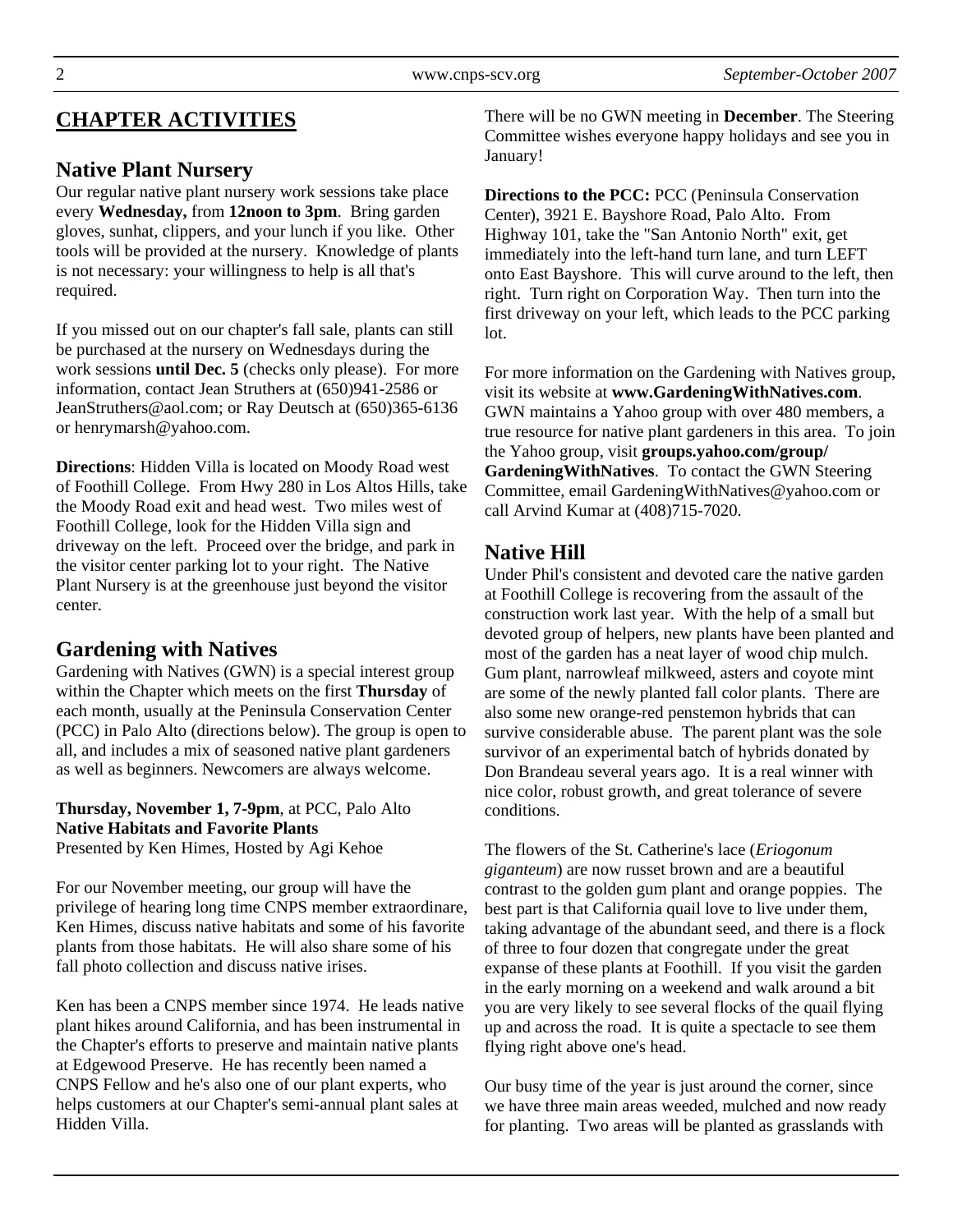annuals while the third area will have small shrubs, predominantly habitat plants. We have had a lot of success with gum plant (*Grindelia* spp.) along the edge of the parking lot this year, an area where plant survival was minimal in the past with the additional heat reflected from the concrete. The grindelia was planted late in the season, a chance we took, but the survival rate was very encouraging and the plants have provided an excellent nectar source for butterflies.

As always, if you would like to volunteer at the garden or be added to the email list to be notified of upcoming workdays, contact Phil Higgins at phidor@juno.com or (650)941-4752.

#### **Habitat Restoration at Edgewood Park**

Join us as we remove invasive exotic plants and protect Edgewood's sensitive habitats. **Friday weeding sessions, starting at 9am**, occur year-round. Wednesday evening and Saturday morning sessions will resume next spring.

For weeding session details, including the latest schedules and meeting places, see our Weed Warriors website at **edgewood.thinkersrus.net.** Or contact Paul Heiple, at (650)854-7125 or pheiple@gmail.com, or email John Allen at jcakwa@earthlink.net.

#### **Photo Group**

Our Chapter Photo Group is a special interest group of members which meets on the third Monday of most months at the Peninsula Conservation Center (PCC) in Palo Alto. The Group is open to all, and includes both beginning and experienced photographers.

In addition to the featured program of each meeting, attendees are encouraged to bring recent favorite photos. Up to 20 slides, digital images, or prints per photographer are welcome. Also, interesting off-topic images can be shared.

**Monday, November 19, 7-9pm**, at PCC, Palo Alto **Photography and Documentation of Plants**  This meeting will feature a **presentation by Robin Myers**, an accomplished photographer and photography color expert, see **www.rmimaging.com/information/ color\_accurate\_photography.pdf.** Mr. Myers is also an avid native plant photographer and he will talk to us about his plant photography and documentation techniques.

## **Monday, December 17, 7-9pm**, at PCC, Palo Alto **Photography and Documentation of Plants**

We will continue to explore this topic and consider how to use these techniques to aid the varied goals of CNPS.

For more information, please contact Patrick Gallagher, at (408)483-9366 or drrust@greenisles.com.

## **Keying with Natives**

Join us on the last **Friday** of every month, from **6:30pm - 8:30pm,** in a fun gathering to meet with other native plant enthusiasts to sharpen your keying skills. The next meetings will be **November 16** and **December 14** (earlier Fridays due to holidays) at the PCC building in Palo Alto. Contact David "Tex" Houston or Sally Casey for details. Contact David at tex009@sbcglobal.net, and Sally at (408)377-0989.

## **CONSERVATION NEWS**

### **Save Tejon Ranch: Stay Tuned**

*By Kevin Bryant, Chapter President* 

If you've ever driven down into Southern California on Interstate 5 in the spring, you've probably encountered an amazing mosaic of colors, from wildflowers as far as the eye can see, just before you head into the mountains on the Grapevine. This wondrous sight is but a small slice of the largest privately owned property in California, the 270,000+ acre Tejon Ranch. This incredibly diverse area is a crossroads for several of the state's botanical regions, where the Sierra Nevada meets the South Coast Range meets the Mojave Desert meets the Central Valley. It contains critical habitat for the California condor, and is home to over 60 rare and endangered species.

The owners wish to continue the sprawl of Los Angeles and environs, and propose to bring hundreds of thousands of people to this relatively unscathed land. There is a significant movement underway to stop this destruction of habitat and natural heritage, and it's important that we all become aware of the conservation alternatives that would keep this biologically important area from becoming yet another sad story of human "progress". Please visit savetejonranch.org for more details, and stay tuned!

## **Sudden Oak Death in Santa Clara County: What you should know and can do to prevent spreading**

*By Shannon Dinis, ISA Certified Arborist* 

*Editor's note: Members have surely heard about Sudden Oak Death, an incurable disease killing many of our native trees. Here's an article with a good summary of the topic, dated August 27, 2007. To see the color photos illustrating*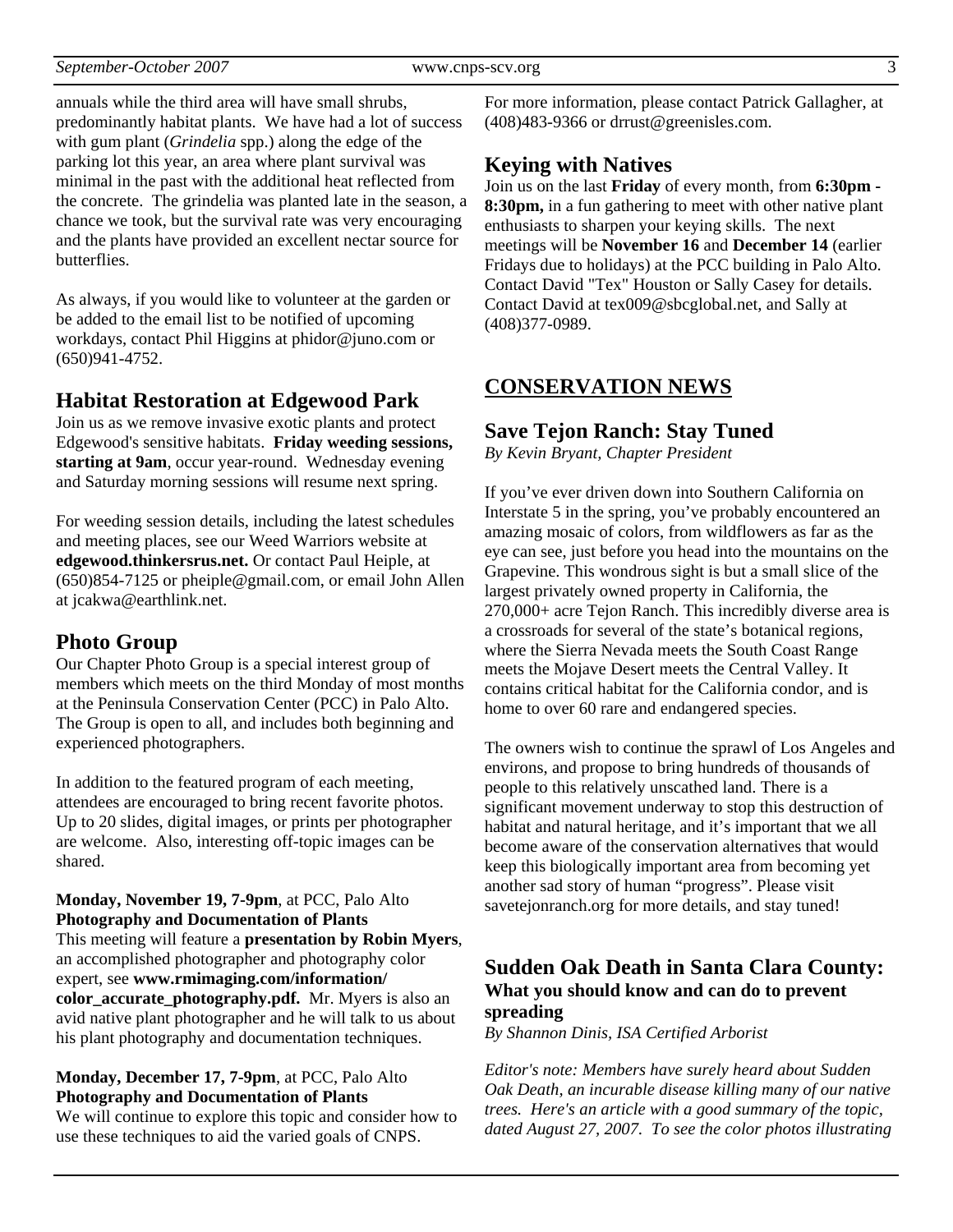*the article, see the version posted on our Chapter website at www.stanford.edu/~rawlings/PDF /Sudden\_Oak\_Death.pdf* 

Sudden Oak Death is a disease that is becoming very prevalent in Santa Clara County and many other coastal counties in California. Known cases of the disease range from Monterey to Humboldt Counties. The number of counties is likely to increase as more research is done. The spread of the disease is mainly found in coastal areas that receive plenty of rainfall and fog because the fungus needs a moist environment to spread its spores. This disease primarily affects tanoaks (*Lithocarpus densiflorus*), coast live oaks (*Quercus agrifolia*), and various other oak and tree species of the coastal forest.

Sudden Oak Death is caused by a fungus called *Phytophthora ramorum* which infects the water flow system of the diseased trees. Eventually, the fungus spreads around the entire tree blocking the flow of water from the roots to the leaves which dehydrates it and causes it to die. Along with affecting the water flow system of oak trees, *P. ramorum* is also known to cause leaf infections on California bay trees (*Umbellularia californica*), rhododendron, redwood, and many other tree and plant species. In the case of leaf infection, the fungus does not kill the plants; rather it causes branch dieback and discoloration of the leaves. Bay trees are known to spread the spores of *P. ramorum* and so tanoaks and oaks near infected bay trees usually become infected as well.

*See the website version of the article for four color photographs, showing healthy and infected tanoak, coast live oak bleeding bark canker, and a leafy branch of California bay.* 

The symptoms of Sudden Oak Death are usually visible on the trunk or the leaves of infected trees. The main indicative symptom in oaks is oozing dark brown to reddish sap from the trunk, called a canker, when there have been no signs of injury on the tree. This is the tree's first line of defense to try and push the fungus out of its vessels. Often, these trees will have discoloration of the leaves as well. In oaks other than tanoak, the disease usually affects adult trees, causing them to die within 2-4 growing seasons.

Tanoaks, however, are extremely susceptible to Sudden Oak Death. Seedlings and saplings are often easily infected as well as adult trees. Tanoaks do not usually show the traditional bleeding canker and leaf dieback is usually one of the first signs of infection. It has been observed that tanoaks infected with the fungus can succumb within one year while other oak species may take more time to

succumb to the disease. The most important thing to remember is that symptoms similar to that of Sudden Oak Death can be caused by various other fungi and tree diseases. Therefore, lab tests must be performed in order to determine if the diseased tree really does have Sudden Oak **Death** 

So what can we do to prevent the spread of Sudden Oak Death? Since there is no known cure for this disease, the most important thing to do is prevent the spread. Contaminated materials should not travel from a county with confirmed infection to an uninfected county. To find out which counties are considered infected, visit *www.suddenoakdeath.org*. If you are traveling to an area with known sudden oak death, it is important to disinfect your shoes, tires, dog's feet, etc., by spraying them with Lysol, 70% alcohol solution, or 10% bleach solution before returning. All of these treatments should kill any stowaway spores. If tree work is needed on an infected tree, try to limit it to dead branches and perform these activities in the hot summer months when the spores are less active. One study revealed that removing bay trees from the vicinity of an oak can prevent its infection because bay trees are known to be the best at spreading the spores. If there is a mature oak that a homeowner is worried about preserving, removing bay trees in the area is a way to prevent the spread of spores. It is important to note that if a tree is already infected, there is no cure for the disease. To learn more about possible fungicidal treatments, visit **www.californiaoaks.org/html/oak\_tree\_care.html** or **www.suddenoakdeath.org**.

One of the dilemmas with this disease is that it has created a large amount of fire fuel. This is particularly concerning considering how prone California wildland is to fire. If you are concerned about the fuel load on your property, consider moving and removing downed or dead trees in the hot summer months to prevent the spread of spores. Also, try not to leave the wood for anyone to pick up since you don't know if they will be moving it to an uninfected county. It is safe to burn the infected wood since high heat will kill the spores. If chipping the debris, consider composting it. The heat produced from composting usually kills the spores as well.

To learn more about Sudden Oak Death and the California Oak Mortality Task Force, visit **www.suddenoakdeath.org**.

#### **Sources:**

• Storer, A. et al. 2002. *Diagnosis and Monitoring of Sudden Oak Death.* UC Cooperative Extension in Marin County.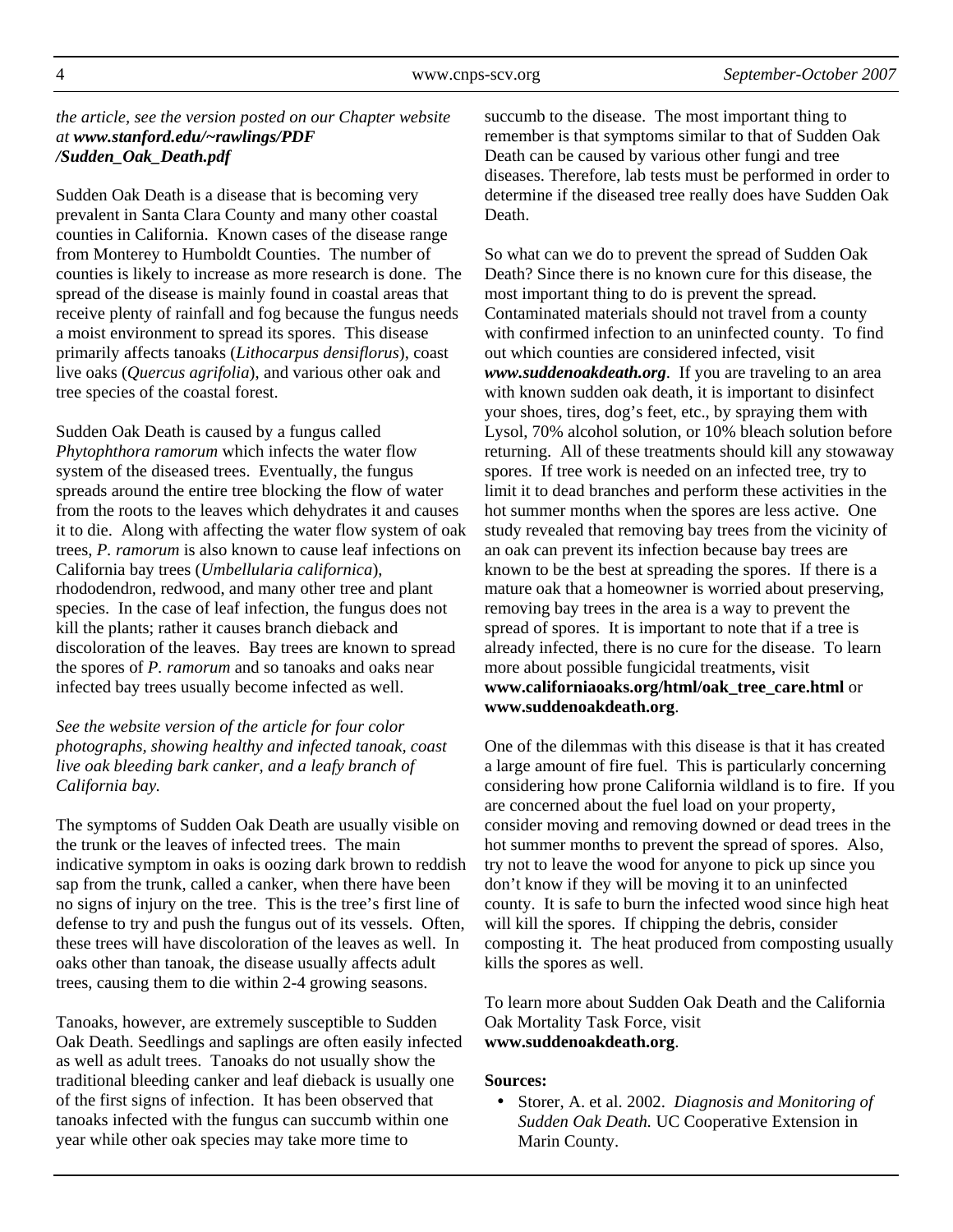- Lee, C. April 2007. *Protecting Your Oak Trees from Sudden Oak Death.* California Oak Mortality Task Force.
- Davidson, J.M. et al. 2003. *Sudden Oak Death and Associated Diseases Caused by Phytophthora ramorum.* Plant Management Network. 7 July 2003.

*Shannon is currently pursuing her Master's Degree in Conservation Biology at San Jose State University. She is working for WECI as a contractor in PG&E's vegetation management program. She is also the South County Area Coordinator for the Santa Clara County FireSafe Council, www.SCCFireSafe.org.* 

## **CHAPTER FIELD TRIPS**

#### **New Field Trip Chair Joe Cernac**

It's time for outgoing Field Trip Chair Kevin Bryant to turn the chapter compass over to Joe Cernac for a while. A born adventurer, Joe has done the job before for our Chapter, and his knowledge of California's many landscapes promises a continuance of our Chapter's tradition of exciting trips to all parts of the state, as well as a wide variety of trips in our area.

Joe would like to hear your ideas for field trips, and would especially like to hear from people who would like to lead or help with field trips. It's a fun and easy way to help CNPS get our neighbors and friends out to get to know our magnificent flora.

If you have an idea for a field trip but are not well-versed on the plants, please speak up! There are plenty of other Chapter members to help with identification. Our Chapter has also enjoyed several "exploratory" field trips over the years, in which all participants team up to identify what we are seeing.

Contact Joe at JoeCernac@sbcglobal.net or (408)292-5465.

## **ANNOUNCEMENTS**

*News and Activities from Other Organizations*

#### **War on Weeds Symposium November 16**

The Monterey County Weed Management Area and CSUMB's Watershed Institute invite you to the Central Coast's 9th annual War on Weeds Symposium. This Conference will provide information on weed control and management and offers speakers, field trips, and demonstrations. The keynote address will be by Dan

Gluesenkamp, Audubon Canyon Ranch. Other speakers include Pete Halloran and Cindy Roessler.

Register by November 9th for \$25. More information is available at **waronweeds.eventbrite.com**, or contact Cheryl at (831)626.8595 x102 or Bruce at (831)277.7690.

#### **Gardens Sought for Native Garden Tour**

Gardens are being sought to participate in the Sunday, April 20, 2008 **Going Native Garden Tour**, which will showcase bird- and butterfly-friendly, pesticide-free, water conserving gardens. Gardens must be located in Santa Clara County or San Mateo County, and contain 50% or more California native plants. To submit your garden, visit **www.GoingNativeGardenTour.org**. The deadline is **December 1, 2007**. For more information, email info@GoingNativeGardenTour.org.

## **CHAPTER OFFICERS FOR 2007**

To learn more about our Chapter or give suggestions, please contact one of our officers listed below.

| <b>Title</b>      | <b>Name</b>   | <b>Phone</b> | <b>Email</b>   |
|-------------------|---------------|--------------|----------------|
| <b>President</b>  | Kevin         | (408)        | mtngreen $17@$ |
|                   | <b>Bryant</b> | 353-8824     | verizon.net    |
| Vice              | <b>OPEN</b>   |              |                |
| <b>President</b>  |               |              |                |
| <b>Recording</b>  | Susan         | $(408)274-$  | sundberg $27@$ |
| <b>Secretary</b>  | Sundberg      | 5491         | yahoo.com      |
| <b>Treasurer</b>  | Paul          | (650)        | pheiple@       |
|                   | Heiple        | 854-7125     | gmail.com      |
| Past              | Judy          | $(408)$ 655- | judy@          |
| <b>President</b>  | Fenerty       | 3493         | fenerty.com    |
| <b>Officer</b> at | Georgia       | $(650)941 -$ | georgiastigall |
| Large             | Stigall       | 1068         | @yahoo.com     |

To join our Chapter email list please send your request to judy@fenerty.com or cnps\_scv@yahoo.com.

**DEADLINE FOR THE NEXT** *BLAZING STAR* 

#### **Saturday, December 1, 2007**

**Email: mattsson@surfpix.net Phone: (408)255-3767**